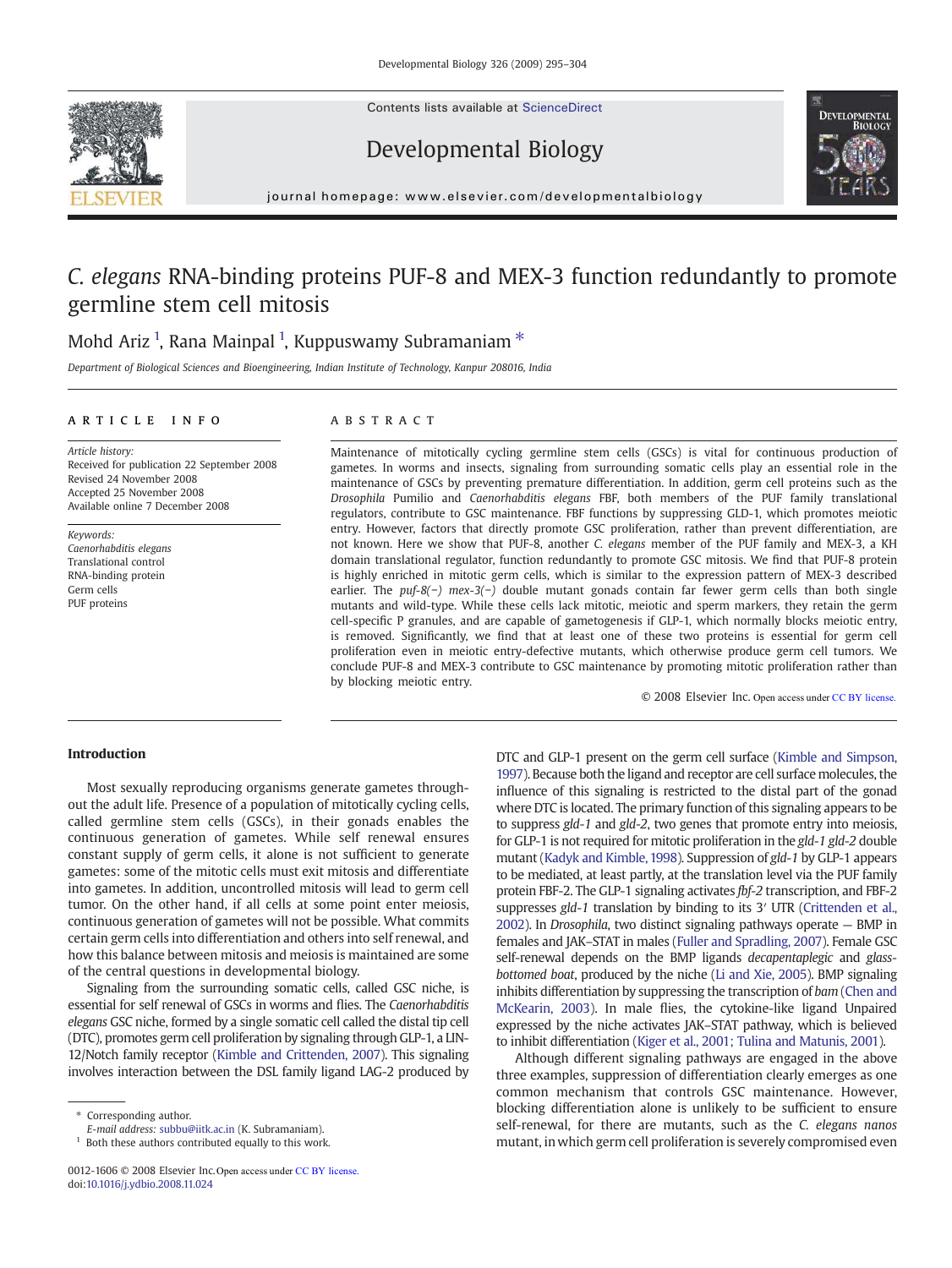though they do not seem to have entered into differentiation ([Kraemer](#page-9-0) [et al., 1999; Subramaniam and Seydoux, 1999](#page-9-0)). Therefore, it is essential to identify molecules that contribute to GSC maintenance by directly promoting mitosis to obtain a complete picture of the self-renewal potency of GSCs. Here, we report the identification of two RNA-binding proteins, namely the PUF family protein PUF-8 and the KH domaincontaining protein MEX-3, which function redundantly to promote GSC proliferation in *C. elegans*. *puf-8(*−*) mex-3(*−*)* double mutant GSCs maintain germ cell character – they do differentiate into gametes if the meiotic block is removed – but neither proliferate nor enter into meiosis. Further, they are essential for the tumorous proliferation observed in meiotic defective mutants. Thus, PUF-8 and MEX-3 appear to directly promote GSC, rather than inhibit differentiation.

### Materials and methods

### *C. elegans strains*

Worms strains were maintained as described ([Brenner, 1974](#page-9-0)), except the GFP::PGL-1 lines, which were kept at 25 °C to avoid silencing of the transgene expression in the germline. The following strains were used:

BS913 — *unc-32(e189) glp-1(oz112)/unc-36(e251) glp-1(q175)* III ([Berry et al., 1997](#page-9-0))

BS3156 — *unc-13(e51) gld-1(q485)/hT2[dpy-18(h662)]* I; *+/hT2[bli-4 (e937)]* III ([Francis et al., 1995\)](#page-9-0)

CB4035 — *fem-2(e2105)/unc-45(r450) dpy-1(e1)* III ([Kimble et al.,](#page-9-0) [1984](#page-9-0))

GC833 — *glp-1(ar202)* III [\(Pepper et al., 2003](#page-9-0))

JJ462 — *+/nT1* IV; *pos-1(zu148) unc-42(e270)/nT1* V

JJ1014 — *mex-3(zu155) dpy-5(e61)/hT1* I; *pos-1(zu148) unc-42 (e270)/hT1* V ([Tabara et al., 1999\)](#page-9-0)

JK574 — *fog-2(q71)* V [\(Schedl and Kimble, 1988\)](#page-9-0)

JK2879 — *gld-2(q497) gld-1(q485)/hT2[qIs48]* (I;III) ([Kadyk and](#page-9-0) [Kimble, 1998\)](#page-9-0)

JK1743 — *gld-2(q497)/dpy-5(e61) unc-13(e51)* I ([Kadyk and Kimble,](#page-9-0) [1998](#page-9-0))

IT21 — *mex-3(zu155) dpy-5(e61)/hT1* I; *puf-8(zh17) unc-4(e120)/ mnC1* II; *+/hT*1 V

IT60 — *puf-8(zh17) unc-4(e120)/mnC1* II

IT31 — *puf-8(zh17)unc-4(e120)* II kpIs[pMP15]

IT95 — *mex-3(zu155) dpy-5(e61)/hT1* I; *puf-8(zh17) unc-4(e120)/ mnC1* II; *glp-1(ar202)* III

IT105 — *unc-13(e51) gld-1(q485)/hT2; puf-8(zh17) unc-4(e120)/ mnC1* II

IT83 — *mex-3(zu155) dpy-5(e61)/hT2[dpy-18(h662)]* I; *puf-8(zh17) unc-4(e120)/mnC1* II; *glp-1(q175)/hT2[bli-4(e937)]* III

IT80 — *mex-3(zu155) dpy-5(e61) gld-2(q497) gld-1(q485)/hT1* I; *puf-8(zh17) unc-4(e120)/mnC1* II

IT111 — *mex-3(zu155) dpy-5(e61)/hT1* I; *puf-8(zh17) unc-4(e120)/*

*mnC1* II; *fem-2(e2105)/unc-45(r450) dpy-1(e1)* III; *+/hT1* V

IT57 — *puf-8(zh17) unc-4(e120)/mnC1* II; *fog-2(q71)* V

IT116 — *fog-2(q71)* V; *mex-3(zu155) dpy-5(e61)/hT1* I; *puf-8(zh17) unc-4(e120)/mnC1* II; *+/hT1* V

IT113 — *mex-3(zu155) dpy-5(e61)/hT2[dpy-18(h662)]* I; *puf-8(zh17) unc-4(e120)/mnC1* II; *glp-1(oz112)/hT2[bli-4(e937)]* III

SS747 — *bnIs1[pie-1::GFP::pgl-1 + unc-119(+)]* ([Spike et al., 2008](#page-9-0))

### *Genetics*

Generation of IT21: JJ1104 were crossed with IT60 males and resulting F1 progeny were crossed among themselves. The F2 progeny worms were placed one worm per plate (hereafter referred to as "cloning") and the worm with the relevant phenotype was selected to get IT21. In order to rule out the presence of delinked *pos-1*, IT21 worms were crossed with JJ462 males and F1 progeny cloned to see no progeny gave 100% dead embryo (*n*=30).

To incorporate GFP::PGL-1 into IT21 background, IT21 males were crossed with SS747 and the F1 males were crossed back with IT21. F2 hermaphrodites were cloned to get IT21 genotype as well as GFP; however, no such worm was found indicating that GFP::PGL-1 insertion may be on chromosome I. GFP::PGL-1/*mex-3(zu155) dpy-5 (e61)/hT1* I; *puf-8(zh17) unc-4(e120)/mnC1* II, which were obtained during this cross, were allowed to loose *mex-3* and dumpy (Dpy) worms were screened for the presence of GFP::PGL-1. Once Dpy worms with GFP were obtained, they were made homozygous for it by crossing with the genotype GFP::PGL-1 *dpy-5(e61)/hT1* I; *puf-8(zh17) unc-4(e120)/mnC1* II. These worms were crossed with IT21 males and the resultant F1 Dpy worms were again crossed with IT21 males. F2 progeny were then cloned to get IT21 genotype along with GFP. Presence of *mex-3(zu155)* was ascertained by selecting Dpy worms that produced 100% dead embryos.

#### *IT83*

BS913 worms were crossed with IT21 males; F1 males were crossed with hT2 Dpy hermaphrodites coming from IT105. F2 progeny were selected for presence of the desired genotype. These worms would produce sterile Dpy progeny; to confirm the presence of *mex-3 (zu155)*, IT83 worms were crossed with IT21 males and F1 non-sterile Dpy progeny were cloned and selected based on the production of 100% dead embryos.

#### *IT95*

GC833 worms were crossed with IT21 males and F1 males were crossed back to IT21 hermaphrodites. F2 worms were cloned and embryos were collected in two sets, one at 15 °C and the other 25 °C for each cloned worm. The plate with IT21 genotype was identified based on the presence of the tumor phenotype among non-Unc worms at 25 °C. Embryos were again collected in 2 sets from the sibling plate kept at 15 °C. IT95 phenotype was identified based on 100% tumor phenotype at 25 °C; the siblings incubated at 15 °C were selected for maintaining IT95.

#### *IT80*

First IT89 was made by crossing JK2879 hermaphrodites with IT21 males and F2 males were crossed back with IT21 hermaphrodites. F2 were cloned and the plate with the desired genotype was selected. Dpy Unc worms (*dpy-5(e61) unc-13(e51)* I) from JK1743 were crossed with IT60 males and these were crossed with IT89 worms and F2 cloned. Plates having the genotype *dpy-5(e61) unc-13 (e51)/ gld-2(q497) gld-1(q485)* I; *puf-8(zh17) unc-4(e120)/mnC1* II were selected. The recombinant Dpy non-Unc worms were cloned. These worms were crossed with IT21 to incorporate hT1 balancer and were labeled as IT93. Presence of *gld-2(q497)* and *gld-1(q485)* were confirmed by complementation with JK2879 strain. The IT93 worms were crossed with IT21 males and F1 non-sterile Dpy worms were crossed back with IT21 hermaphrodites. F2 worms were cloned and worms showing the genotype of IT80 were selected. *mex-3(zu155)*, *gld-2(q497)* and *gld-1(q485)* were all again confirmed by complementation.

# *IT111*

Hermaphrodites and Dpy Unc worms from CB4035 were mated separately with IT21 males, and the F1 males from one cross plate were mated with hermaphrodites from the other. F2 worms were cloned to obtain IT111 genotype. From such selected plates F3 worms were again cloned and observed for maternal-effect feminization, which confirmed the presence of *fem-2(e2105)*.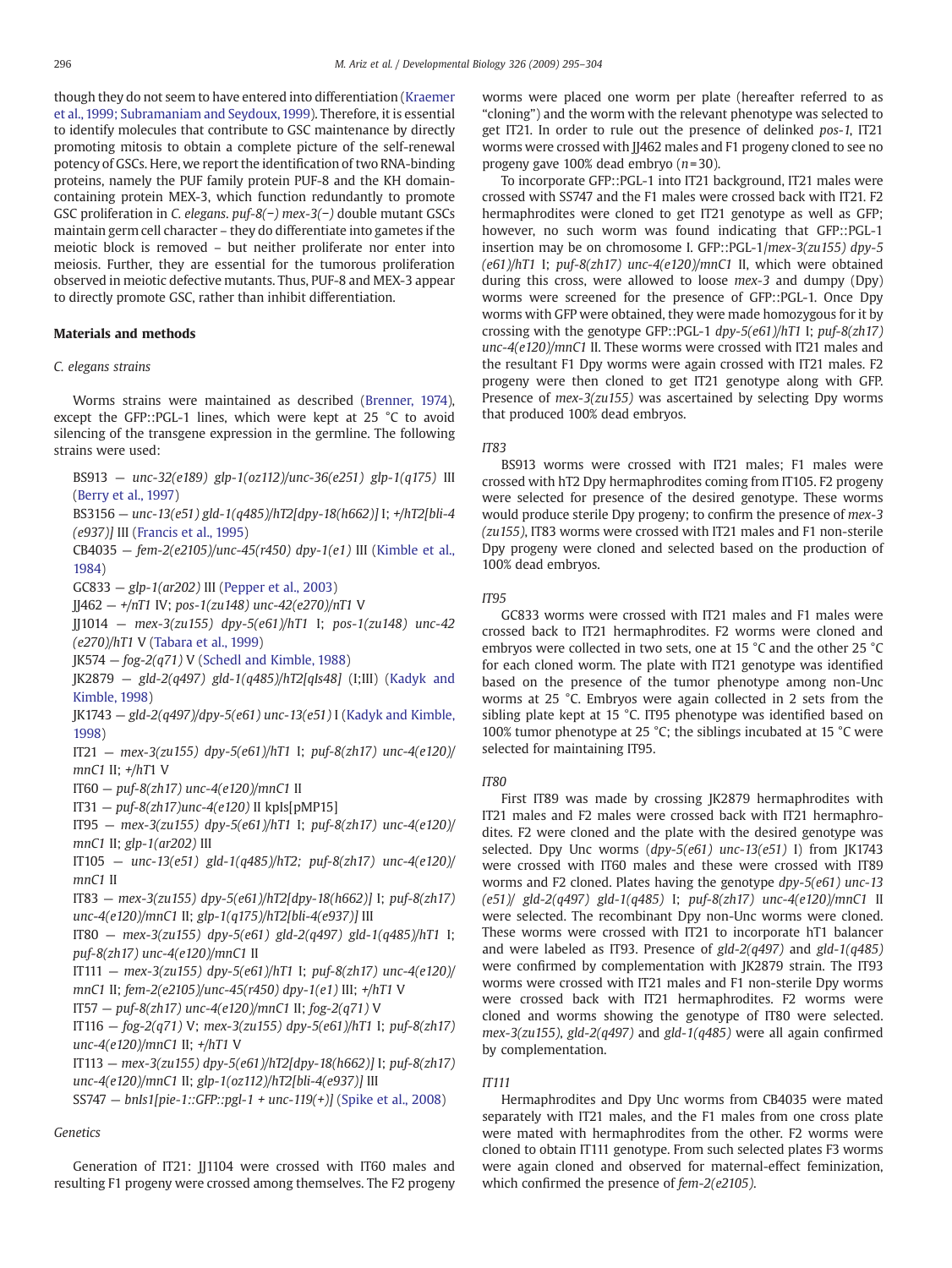# *IT57*

JK574 females were crossed with IT60 and F1 males were crossed back with IT60 hermaphrodites. F2 were cloned and plates with feminized Unc worms were selected. Males from these plates were generated and also hermaphrodites were cloned to maintain the line. Multiple single-male crosses were set with feminized hermaphrodites from the maintained line. Plates in which 100% of the hermaphrodites were feminized were selected as IT57.

#### *IT116*

Procedure to generate this strain was similar to that of IT57, except that the first cross here used IT57 females and IT21 males.

# *IT113*

hT2 worms from IT105 were crossed with IT60 males to get +/hT2; *puf-8(zh17) unc-4(e120)/mnC1* males; these males were then crossed with BS913 worms. The resulting progeny were clones to get worms with the genotype, +/hT2I; *puf-8(zh17) unc-4(e120)/+ II; glp-1(oz112)/ hT2 III*. These worms were crossed with IT83 males and the resulting progeny were cloned to get the desired genotype of IT113.

#### *Generation of PUF-8:GFP transgenic lines*

The plasmid construct pMP15 carrying the PUF-8::GFP transgene was generated in the following manner. Two kb upstream sequences and the coding region of *puf-8* was PCR-amplified as a single piece from *C. elegans* genomic DNA and cloned between Kpn I and Eco RI sites of Bluescript KS+ vector (Stratagene). In the resulting construct, two kb of sequences immediately downstream of *puf-8* stop codon was PCR-amplified from the genomic DNA and cloned between Not I and Sac II sites. The coding sequence of GFP was then PCR-amplified from pKS111HisΔ5 ([Jadhav et al., 2008\)](#page-9-0) and cloned between Eco RI and Not I sites. Similarly, the *unc-119* rescuing sequences were PCR-amplified from pKS111HisΔ5 and inserted at the Sac II site.

The resulting plasmid, pMP15, was introduced into *unc-119(*−*)* strain by biolistic bombardment as described ([Jadhav et al., 2008](#page-9-0)). Of the twenty transgenic lines obtained, two showed GFP expression and the transgene in these two lines successfully rescued the *puf-8 (*−*)* mutant phenotype of IT60 upon mating. Both the rescued strains, IT31 and IT32, showed identical GFP expression pattern.

#### *Immunostaining*

Dissection and fixation of gonads for staining with the DNAbinding dye, 4,6-diamidino-2-phenylindole (DAPI), were performed as described earlier [\(Francis et al., 1995\)](#page-9-0). For immunostaining with antibodies against HIM-3 and MO (monoclonal antibody1CB4), the gonads were fixed as follows: dissected gonads were placed in a puddle of 12 μl of 4% formaldehyde on a microscope slide in a humidity chamber for 30 min. The gonads were then covered using a  $22 \times 40$  mm coverslip, freeze-cracked using dry ice and post-fixed in cold (−20 °C) methanol for 5 min. Fixed gonads were then briefly immersed in cold acetone and air-dried. For immunostaining with antibodies against K76 and GLH-1, the acetone and air-drying steps were omitted from the above fixation procedure. For REC-8 staining, freeze-cracking and acetone steps were omitted. For GLP-1 and PH3 staining, the methanol step also was omitted. Incubation with primary and secondary antibodies was carried out as described earlier [\(Subramaniam and Seydoux, 1999\)](#page-9-0). The following dilutions of the primary antibodies were used:  $MO - 1:1000$ ;  $K76 - 1:10$ ; GLH-1 -1:500; REC-8 — 1:250; GLP-1 — 1:50; and PH3 — 1:1000. For HIM-3, polyclonal antiserum against GST::HIM-3 was produced in rabbit. HIM-3-specific antibodies were purified by blot affinity purification against His-tag fusion of HIM-3 and used for immunostaining without dilution [\(Subramaniam and Seydoux, 1999](#page-9-0)).

## *Fluorescence microscopy*

Stained gonads were mounted in Vectashield (Vector laboratories), examined using a fluorescence microscope (Zeiss Axioskop II mot plus) and imaged using a CCD camera (Axiocam HRm). GFP fluorescence was also examined and imaged similarly.

#### Results

#### *PUF-8 is preferentially localized on the P granules of mitotic germ cells*

The mitotic region of the *puf-8(*−*)* gonad is shorter and contains fewer germ cells than wild-type [\(Subramaniam and Seydoux, 2003;](#page-9-0) [Bachorik and Kimble, 2005\)](#page-9-0). However, earlier studies have suggested PUF-8 to be expressed in sperm and vulval cells ([Subramaniam and](#page-9-0) [Seydoux, 2003; Walser et al., 2006\)](#page-9-0). These studies relied on microinjected transgene constructs that express PUF-8 fused to GFP reporter. Microinjected constructs have been known to form repetitive extra chromosomal arrays that often are silenced in the germline. Therefore, to determine whether PUF-8 is expressed in the mitotic region, we used biolistic particle bombardment method that readily yields transgenic lines with single copy chromosomal integration of the transgene [\(Praitis et al., 2001](#page-9-0)). In addition, we used the transgene to rescue the phenotype of *puf-8(zh17)*, which is a strong loss-offunction allele [\(Walser et al., 2006](#page-9-0)), and examined the expression pattern of the transgene only in the successfully rescued lines. Our transgene construct carried PUF-8::GFP coding region flanked by the upstream and downstream elements of *puf-8*. Two independent transgenic lines carrying this transgene were obtained and both successfully rescued the phenotype of *puf-8(zh17)*. The expression patterns of GFP in both these lines were identical. GFP was first observed in the descendants of the primordial germ cells in the early L1 larva. While GFP fluorescence was observed in the cytoplasm, stronger, punctuate fluorescence around the nucleus was unmistakable. This expression pattern continued through L2 and L3 stages. At L4 and adult stages, GFP expression was strongest in the mitotic germ cells and gradually decreased as the germ cells progressed through meiosis ([Fig. 1](#page-3-0)). These results strongly suggest that PUF-8 is expressed in the mitotic germ cells present in the distal gonad of *C. elegans*. The punctate, perinuclear distribution is reminiscent of the arrangement of germ cell-specific P granules ([Strome and Wood, 1982\)](#page-9-0). To confirm whether PUF-8::GFP is localized on P granules, we immunostained the dissected gonads of these worms with the P granule-specific monoclonal antibody called K76. As shown in [Fig. 1,](#page-3-0) many of the P granule-positive foci also contain PUF-8::GFP, indicating that PUF-8 is indeed localized on P granules.

# *PUF-8 and MEX-3 are redundantly essential for the proliferation of germline stem cells*

Three different strong loss-of-function alleles of *puf-8*, namely *zh17*, *ok302* and*q725*, contain fewer germ cells thanwild-type [[\(Subramaniam](#page-9-0) [and Seydoux, 2003; Bachorik and Kimble, 2005](#page-9-0)) and data not shown]. However, in none of these alleles GSCs are completely absent. This suggests that PUF-8 probably functions redundantly with some other factor(s) to promote GSC proliferation. PUF-8 indeed functions redundantly with FBF-1, another PUF protein, to promote the switch from spermatogenesis to oogenesis in hermaphrodites. However, it does not appear to function redundantly with FBF-1 or FBF-2, a protein closely related to FBF-1, in the case of GSC proliferation ([Bachorik and Kimble,](#page-9-0) [2005\)](#page-9-0). Therefore, we searched for other candidates with potential to share PUF-8 function. One such candidate protein that we selected is the KH-type RNA-binding protein called MEX-3 [\(Draper et al., 1996\)](#page-9-0). Both PUF-8 and MEX-3 share several common features. Both are expressed in the mitotic region of the gonad [\[Fig. 1](#page-3-0) and [\(Ciosk et al., 2004\)](#page-9-0)], and removal of neither abolishes GSC proliferation [\(Draper et al., 1996;](#page-9-0)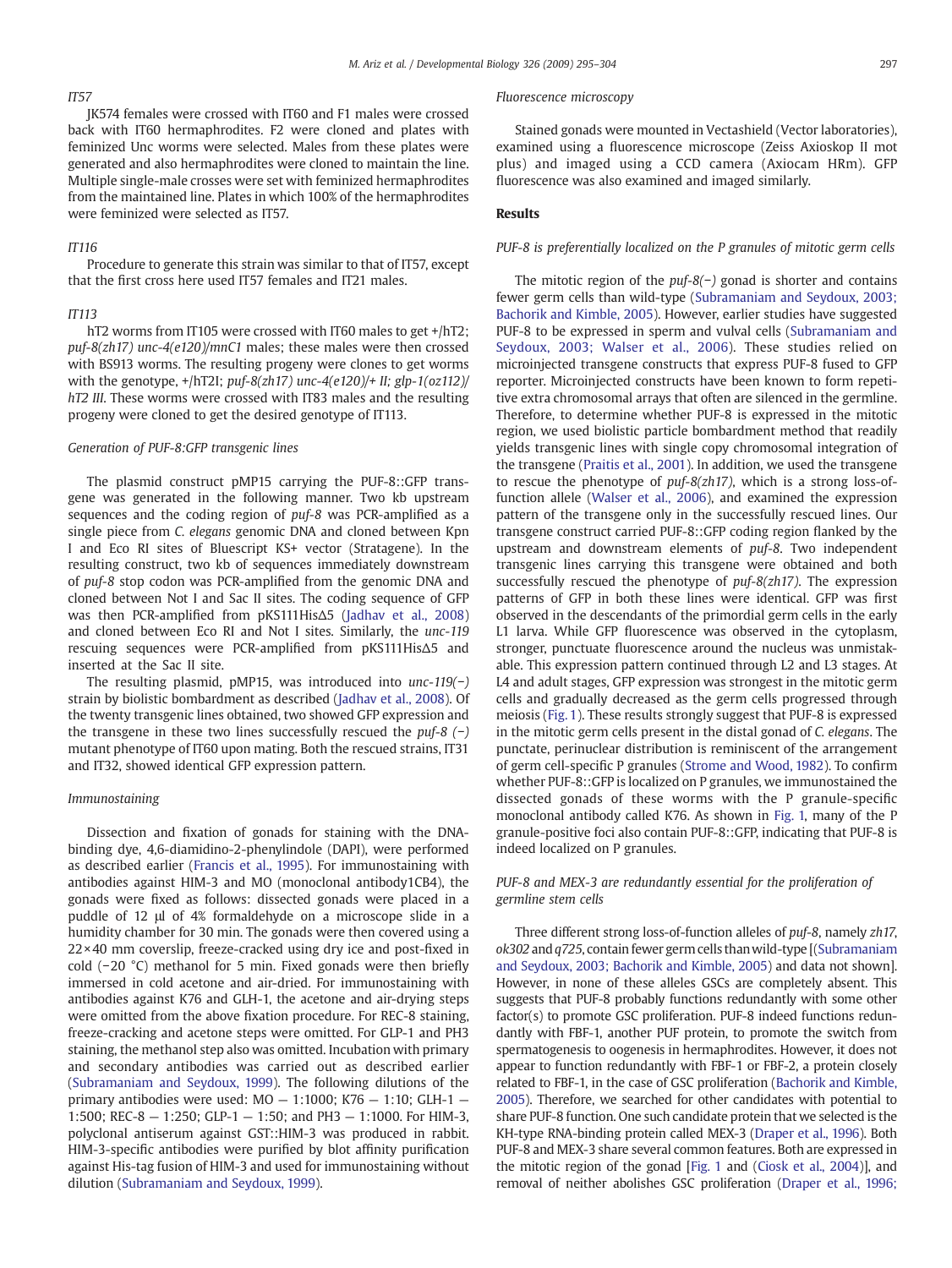<span id="page-3-0"></span>

Fig. 1. PUF-8 is localized preferentially on the P granules of mitotic germ cells. Green fluorescence in panels L1-L4 shows the distribution pattern of PUF-8::GFP in the germline. L1-L3 intact larva; L4 — dissected gonad. Yellowish fluorescence seen is due to the auto fluorescence of gut granules. All worms shown here are *puf-8(*−*)* mutant rescued with the PUF-8::GFP transgene. The lower panels are enlarged views of two germ cell nuclei from the above strain immunostained with P granule-specific antibodies; left - P granules, middle - PUF-8:: GFP and the right — merged.

[Subramaniam and Seydoux, 2003; Bachorik and Kimble, 2005\)](#page-9-0). In addition, they share similarity in biochemical function as well. Members of the PUF family as well as MEX-3 regulate translation by binding to the 3′ UTR of target mRNAs ([Wickens et al., 2002; Jadhav et al., 2008](#page-9-0)).

To determine whether PUF-8 and MEX-3 might function redundantly in the mitotic region, we generated *puf-8(*−*) mex-3(*−*)* double mutant worms and compared the number of germ cells in them with the wild-type and both single mutants. At 20 °C, all *mex-3(*−*)* worms (*n*= 132) were fertile and produced dead embryos, consistent with its known function in embryogenesis [\(Draper et al., 1996\)](#page-9-0). In case of *puf-8(*−*)* worms, 99% (*n*=139) of them were fertile. However, all the double mutant worms were sterile (*n*= 300) and did not produce any embryos. We visualized the germ cell nuclei in the dissected gonads of 1-day old adults by staining with the DNA-binding dye DAPI and counted these nuclei. The number of germ cells in both single mutants were somewhat reduced: in *mex-3(*−*)* gonads it was about 61%, and in *puf-8(*−*)* gonads it was about 35% of the wild-type. In contrast, the double mutant contained far fewer germ cells (10% of wild-type) ([Fig. 2](#page-4-0)A and Table 1) and no gametes. These results indicate that PUF-8 and MEX-3 are redundantly essential for germ cell proliferation in *C. elegans*.

*PUF-8 and MEX-3 are not essential for the* fi*rst few divisions of primordial germ cells, but are essential for GSC proliferation during larval development*

We observed the germ cells at different larval stages in an attempt to precisely determine the earliest stage at which PUF-8/MEX-3 function was essential for germ cell development. To facilitate the observation of germ cells in larvae, we introduced the GFP::PGL-1

# Table 1

| Genotype            |                | Total number of germ cells/gonad arm |                |                |  |  |
|---------------------|----------------|--------------------------------------|----------------|----------------|--|--|
|                     | L <sub>2</sub> | LЗ                                   | I 4            | Adult          |  |  |
| Wild-type           | 20(.19)        | $102 (\pm 20)$                       | $240 (\pm 30)$ | 430 $(\pm 1)$  |  |  |
| $puf-8(-)$          | 14(±7)         | 53 $(\pm 25)$                        | $104 (\pm 13)$ | $150 (\pm 19)$ |  |  |
| $mex-3(-)$          | 29(.18)        | $105 (\pm 24)$                       | $141 (\pm 22)$ | $263 (\pm 18)$ |  |  |
| $puf-8(-)$ mex-3(-) | 9(±2)          | 13(f±7)                              | $24 (\pm 14)$  | $44 (\pm 12)$  |  |  |

The numbers are average for 5 worms in the case of adults and 20 worms in the case of larvae.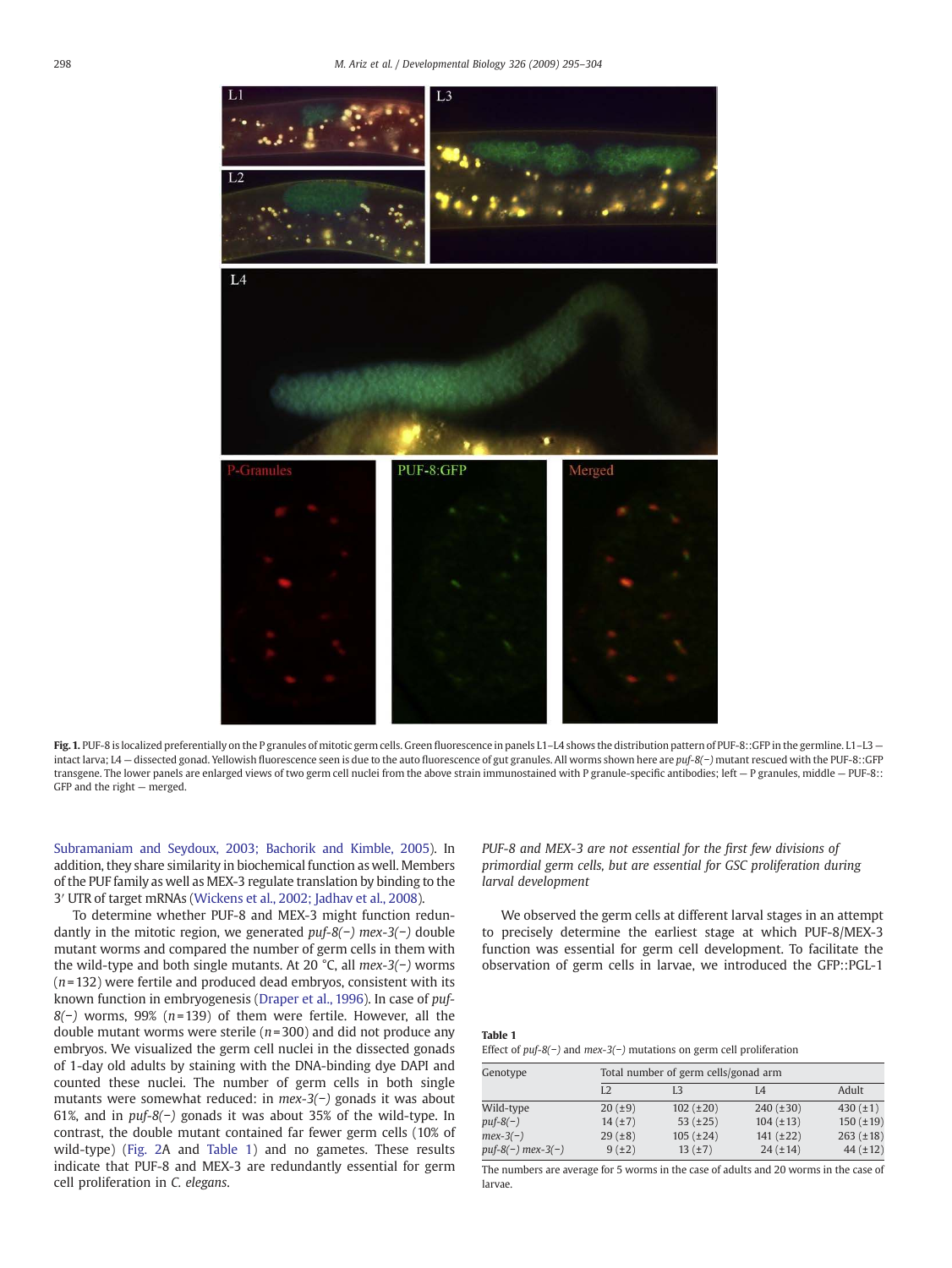<span id="page-4-0"></span>

Fig. 2. PUF-8 and MEX-3 are essential for germ cell proliferation. (A) Dissected adult gonads of the indicated genotype stained with DAPI. Orientation of the gonad: Left - distal and Right – proximal (in this as well as in all other figures). (B) Germ cell proliferation during larval development visualized by the expression of GFP::PGL-1 transgene in live worms of the indicated genotype.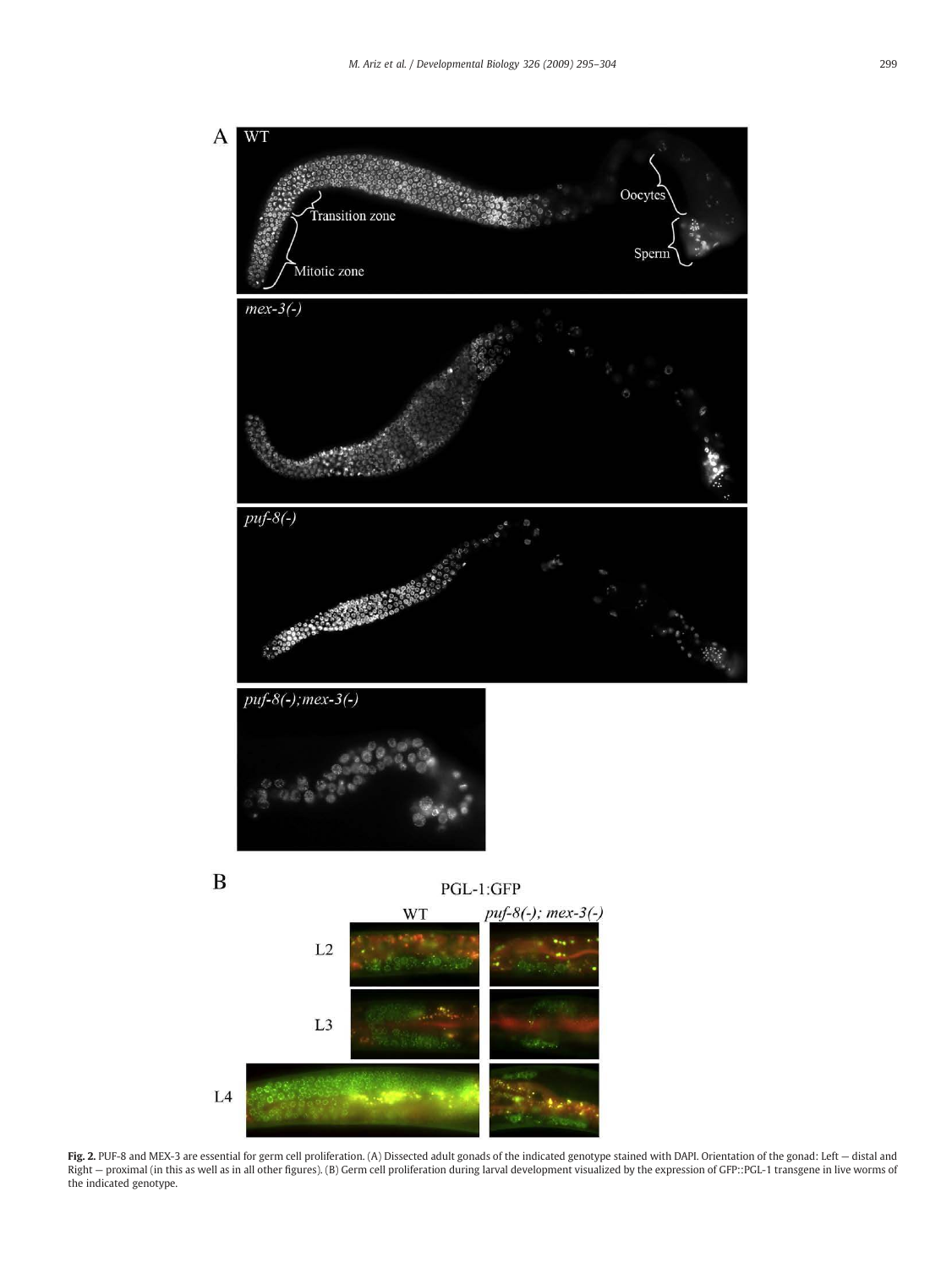

Fig. 3. PUF-8 and MEX-3 are essential for mitotic progression. Dissected adult gonads of the indicated genotypes immunostained with the mitotic markers, anti-REC-8 (left) or anti-PH3 (right) antibodies, and DAPI (red) are shown.

transgene, which marks the germ cell-specific P granules [\(Spike et al.,](#page-9-0) [2008](#page-9-0)), into the *puf-8(*−*) mex-3(*−*)* double mutant. Observation of GFP fluorescence revealed that the punctate, perinuclear arrangement of P granules, which is characteristic of wild-type germ cells, was unaffected in the mutant larvae. However, the number of germ cells in the double mutant L2 larva was significantly less than the wildtype. In later larval stages, while the germ cells increased dramatically in the wild-type, they showed only a marginal increase in the double mutant. Late stage wild-type L4 larva contained about 240 germ cells/ gonad, whereas this number for the same age double mutant larva was only about 24 ([Fig. 2B and Table 1](#page-4-0)). These results reveal that PUF-8 and MEX-3 are essential for the normal proliferation of GSCs during larval development. Due to difficulty in identifying the phenotype of marker genes at the L1 stage, we were unable to examine the status of germ cells at this stage with confidence. Nevertheless, the presence of multiple P granule-positive cells at L2 indicates that PUF-8 and MEX-3 are not essential for the first few rounds of primordial germ cell (PGC) proliferation.

#### *PUF-8 and MEX-3 are required for mitotic progression*

The distal part of the adult *C. elegans* gonad normally contains several mitotically competent germ cells, as judged by immunostaining with antibodies against the phosphorylated form of histone H3 (PH3), and REC-8, a protein involved in sister chromatid cohesion ([Hansen et al., 2004](#page-9-0)). While REC-8-specific antibody stains the chromatin of all proliferative cells, PH3 is found only during late prophase and metaphase. To determine whether PUF-8 and MEX-3 are required for the mitotic competence, we dissected the gonads of *puf-8 (*−*) mex-3(*−*)* animals and immunostained them with anti-PH3 and anti-REC-8 antibodies. As shown in Fig. 3, several REC-8-positive cells were observed in the distal region of the wild-type, and *puf-8(*−*)* and *mex-3(*−*)* single mutant gonads. In contrast, the chromatin of the double mutant germ cells was not REC-8-positive. Instead, only a weak REC-8 staining was observed in the nucleoplasm. Consistently, PH3-positive cells were observed only in the wild-type and single mutant gonads (Fig. 3). These observations show that PUF-8 and MEX-3 are redundantly essential for the mitotic competence of GSCs.

*PUF-8 and MEX-3 are not essential for germ cell identity or entry into meiosis*

Although we observed wild-type pattern of P granule distribution in the double mutant larvae with the help of GFP::PGL-1, to confirm the cells in the adult gonad really maintained their germ cell identity, we immunostained the dissected gonads with an antibody against GLH-1, a Vasa-like RNA helicase unique to P granules, as an additional marker for P granules ([Roussell and Bennett,1993](#page-9-0)). As shown in [Fig. 4A](#page-6-0), GLH-1 was present on perinuclear granules, which is characteristic of wild-type distribution of P granules, in the wild-type, both single mutants and the double mutant. These observations suggest that the cells in the double mutant gonad were germ cells and indicate that PUF-8 and MEX-3 are not essential to maintain germ cell identity.

Expression of GLP-1, a receptor protein of the LIN-12/Notch family, by GSCs is essential for their mitotic proliferation. In the absence of GLP-1, all germ cells enter into meiosis and form sperm [\(Austin and](#page-9-0) [Kimble,](#page-9-0) 1987). The primary function of GLP-1 signaling in GSCs appears to be the suppression of *gld-1* and *gld-2* transcription, for GLP-1 is not required for mitosis when GLD-1 and GLD-2 are absent ([Kadyk and Kimble, 1998](#page-9-0)). To test whether the absence of mitotic germ cells in *puf-8(*−*) mex-3(*−*)* animals was due to lack of GLP-1, we immunostained their gonads with anti-GLP-1 antibody. Surprisingly, the level of GLP-1 protein in the double mutant gonad was similar to the wild-type. However, its distribution pattern in the double mutant was markedly different from the wild-type and both the single mutants [\(Fig. 4](#page-6-0)B). In the wild-type germ cells, GLP-1 is localized on the membrane. By contrast, in the double mutant, we found granular accumulation of GLP-1 at random locations in the cytoplasm and on the plasma membrane. While these results indicate a redundant role for PUF-8 and MEX-3 in GLP-1 distribution, they do not reveal whether the mislocalized GLP-1 retains its normal function. To test this, as well as to check whether the double mutant germ cells were capable of meiosis, we generated *glp-1(*−*) puf-8(*−*) mex-3(*−*)* triple mutants and examined their germ cells by DAPI staining. As shown in [Fig. 4](#page-6-0)C, germ cells in the triple mutant differentiated into sperm in a fashion identical to the *glp-1(*−*)* single mutant. These results show that the double mutant germ cells are capable of meiosis and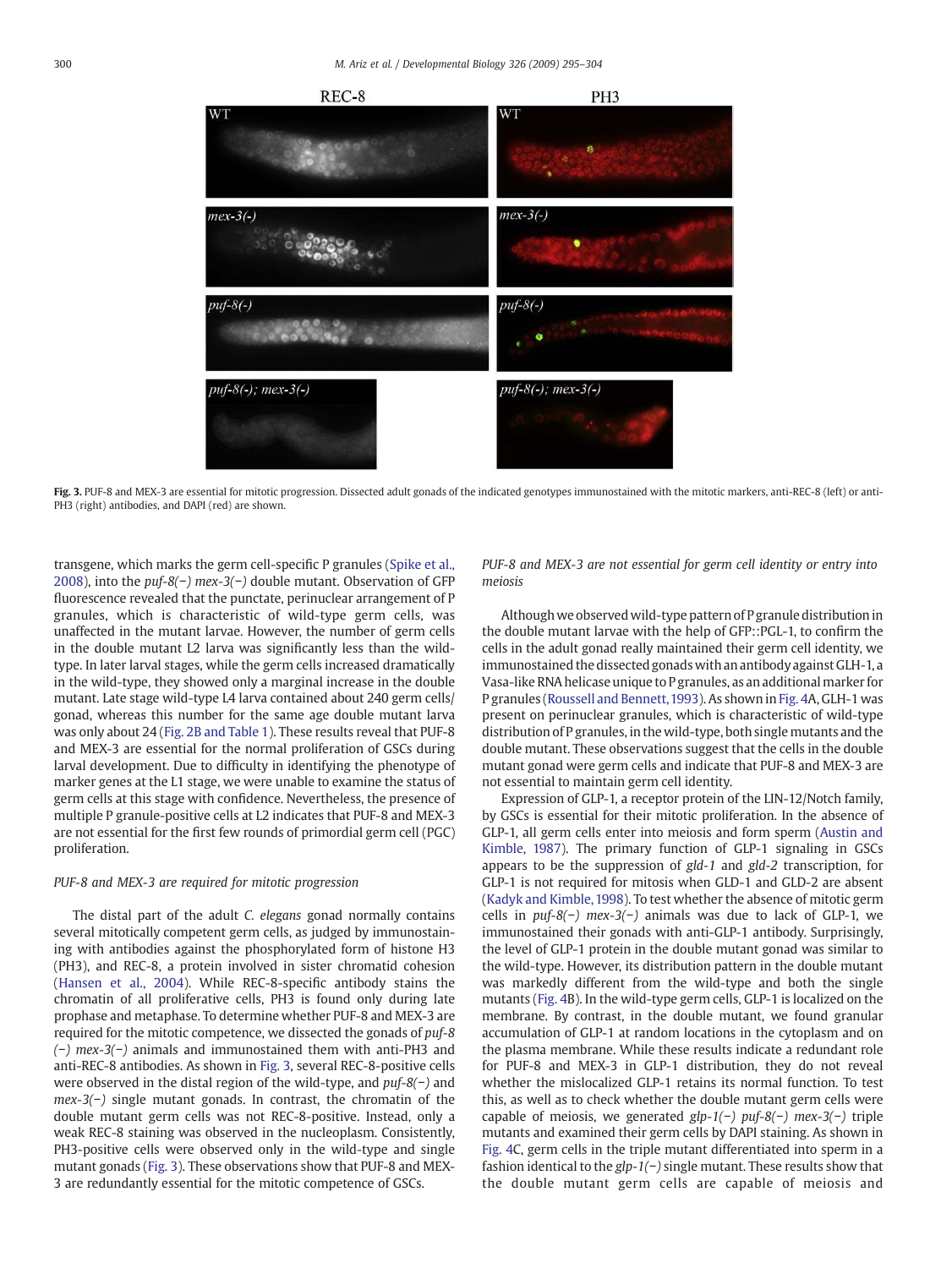$GLH-1$ 

B

 $GLP-1$ 





Fig. 4. PUF-8 and MEX-3 are not required for germ cell identity or entry into meiosis. (A) Dissected adult gonads of the indicated genotypes immunostained with antibodies against the germ cell marker GLH-1. (B) Similar gonads immunostained for the LIN-12/Notch receptor GLP-1, which inhibits entry into meiosis. (C) Intact worms stained with DAPI. The germ cells are outlined. Sperm are visible as small dots of DAPI staining only in *glp-1(*−*)* and *puf-8(*−*) mex-3(-) glp-1(*−*)* worms.

gametogenesis, and their inability to enter meiosis is due to the presence of functional GLP-1 in them. Their meiotic potential, when taken together with the presence of intact P granules in them, strongly suggests that these cells were indeed germ cells, and have not entered into somatic differentiation.

<span id="page-6-0"></span> $\overline{A}$ 

Based on the results presented in this section, we conclude PUF-8 and MEX-3 are not essential for germ cell identity or entry into meiosis.

#### *PUF-8 and MEX-3 do not function in GSCs to suppress differentiation*

Although the above epistasis with *glp-1(*−*)* indicates that the *puf-8(*−*) mex-3(*−*)* double mutant germ cells have not differentiated, to further validate this observation, we checked for the expression of meiotic as well as sperm markers in these cells. The synaptonemal complex protein HIM-3 and the sperm-specific membranous organelle (MO) serve as good markers for meiosis and sperm, respectively ([Ward et al., 1986; Zetka et al., 1999\)](#page-9-0). Therefore, we immunostained the dissected gonads with antibodies against these two markers. In contrast to the wild-type and the *puf-8(*−*)* and *mex-3(*−*)* single mutants, the double mutant gonads did not contain HIM-3- or MO-positive cells ([Fig. 5\)](#page-7-0), indicating that the double mutant germ cells did not initiate meiosis or spermatogenesis.

In certain gain-of-function *glp-1* alleles, GSCs do not enter into meiosis and continue mitotic proliferation, which results in the formation of germ cell tumor ([Berry et al., 1997; Pepper et al., 2003\)](#page-9-0). Similar tumors are formed in mutants lacking both GLD-1 and GLD-2 [\(Kadyk and Kimble, 1998\)](#page-9-0). We reasoned that if PUF-8 and MEX-3 are truly required for mitotic competence, and do not contribute to GSC maintenance by preventing differentiation, then the tumorous proliferation observed in *glp-1(gf)* and *gld-1(*−*) gld-2(*−*)* mutants should be dependent on the presence of PUF-8 or MEX-3. We tested this possibility by examining germ cell proliferation in *puf-8(*−*) mex-3(*−*) glp-1(gf)* triple and *puf-8(*−*) mex-3(*−*) gld-1(*−*) gld-2(*−*)* quadruple mutants. As we had predicted, these triple and the quadruple mutant combinations did not produce germ cell tumors. Instead, they had roughly the same number of germ cells as the *puf-8(*−*) mex-3(*−*)* double mutant [\(Table 2\)](#page-7-0). Significantly, only the *puf-8(*−*) mex-3(*−*)* double mutant, and not either single mutant, was epistatic over the *glp-1(gf)* single mutant and the *gld-1(*−*) gld-2(*−*)* double mutants ([Table 2](#page-7-0)). Thus, the tumorous proliferation of both meiotic entry-defective mutants required the presence of at least one of either PUF-8 or MEX-3.

In summary, the *puf-8(*−*) mex-3(*−*)* germ cells did not enter differentiation and did not proliferate even when the meiotic entry was blocked. We conclude PUF-8 and MEX-3 do not suppress differentiation in GSCs, but promote mitosis, regardless of the status of differentiation signals.

# *PUF-8 and MEX-3 function redundantly to promote the sperm/oocyte switch*

To investigate the extent of redundancy between PUF-8 and MEX-3, we generated *puf-8(+/*−*) mex-3(*−*/*−*)* and *puf-8(*−*/*−*) mex-3(+/*−*)*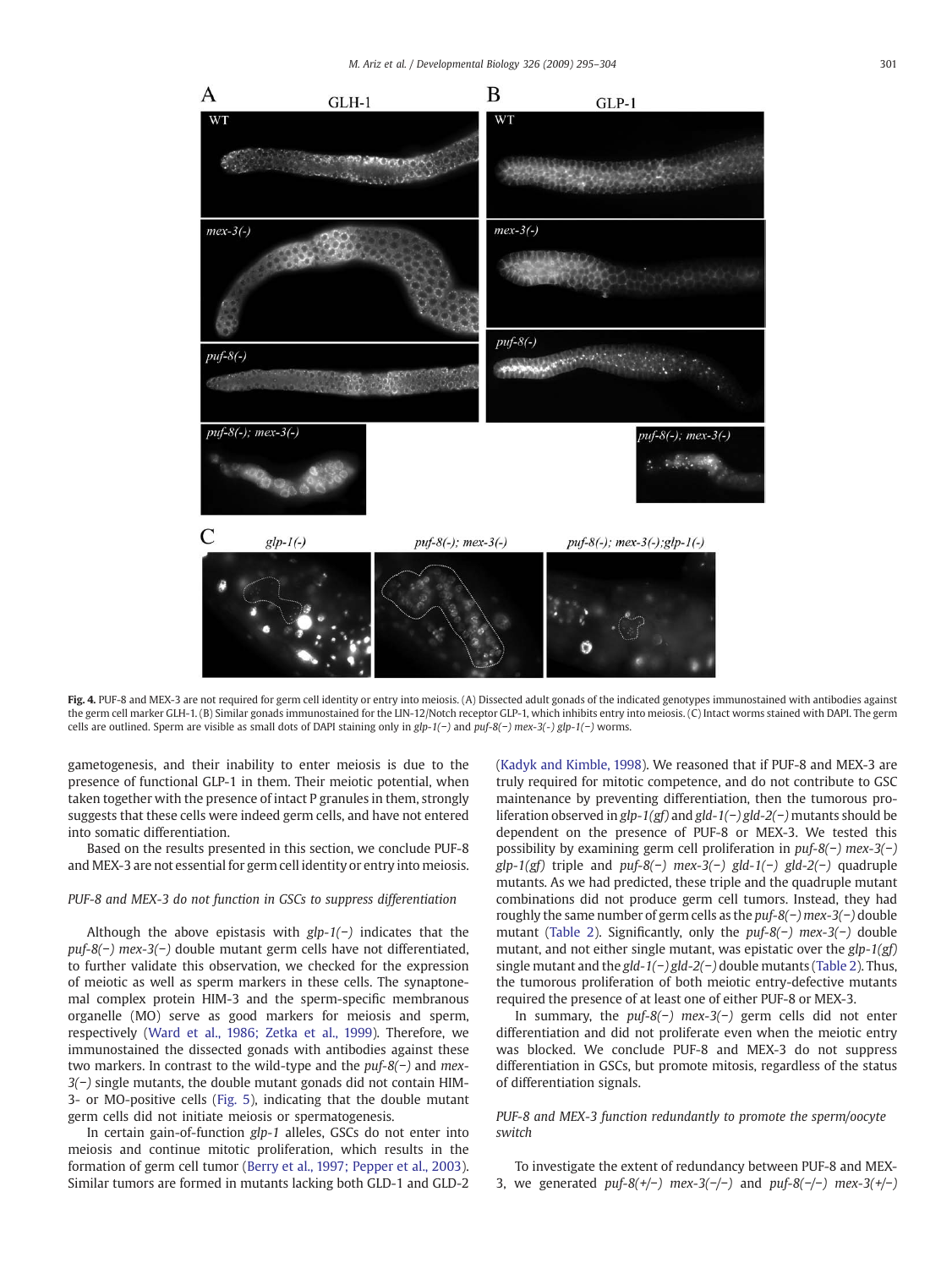<span id="page-7-0"></span>

Fig. 5. *puf-8(*−*) mex-3(*−*)* double mutant germ cells do not initiate meiosis. Left panel: dissected adult gonads of the indicated genotypes immunostained with antibodies against the synaptonemal complex protein HIM-3. Right panel: similar gonads immunostained with antibodies against the sperm marker MO (red) and DAPI (green).

mutants, which carry a single dose of only one of the two proteins, and examined the status of germ cell development in them. Worms carrying only one copy of *puf-8* were essentially identical to the wildtype. Mitotic proliferation was normal in these worms and they produced both types of gametes. Worms carrying a single copy of *mex-3* had a smaller germline, consistent with the phenotype of the *puf-8(*−*/*−*)* single mutant. Surprisingly, germ cells in about 34% of these worms differentiated only as sperm, indicating that they were defective for the sperm/oocyte switch (Table 3). These results reveal that these two proteins, in addition to their requirement for GSC mitosis, have an additional redundant role in the sperm/oocyte switch. They also show that both these processes are more dependent on the level of PUF-8 than MEX-3.

# *C. elegans* hermaphrodites are self fertile; they produce a few sperm initially and then switch to oogenesis. A genetic pathway involving several genes control this sperm/oocyte switch. A series of negative regulation, starting with *fog-2*, ultimately controls the expression of the terminal genes *fog-1* and *fog-3*, which promote spermatogenesis [\(Goodwin and Ellis, 2002](#page-9-0)). We performed epistasis to identify the position of *puf-8* and *mex-3* function in this pathway. Since *puf-8(*−*) mex-3(+/*−*)* produce only sperm, we made triple mutant combinations with two mutants, namely *fem-2(*−*)* and *fog-2(*−*)*, which produce oocytes only. Both *puf-8(*−*) mex-3(+/*−*) fem-2(*−*)* and *puf-8(*−*) mex-3(+/*−*) fog-2(*−*)* triple mutants produced only oocytes (Table 3), indicating that the sperm formation in *puf-8(*−*) mex-3(+/*−*)* is dependent on the activities of both *fem-2* and *fog-2*. Since *fog-2* is known to act upstream of *fem-2*, our results place *puf-8 and mex-3*

#### Table 2

PUF-8 and MEX-3 are essential for mitotic proliferation in meiotic entry-defective mutants

| Genotype                                   | Percentage of gonads with<br>germ cell tumor | Total number of<br>gonads examined |
|--------------------------------------------|----------------------------------------------|------------------------------------|
| Wild-type                                  | 0%                                           | 865                                |
| $puf$ -8(-)                                | 0%                                           | 667                                |
| $mex-3(-)$                                 | 0%                                           | 469                                |
| puf-8(-) mex-3(-)                          | 0%                                           | 235                                |
| $glp-1(gf)$                                | 100%                                         | 196                                |
| $puf-8(-)$ mex-3(-)<br>$glp-1(gf)$         | 0%                                           | 48                                 |
| $gd-1(-) gld-2(-)$                         | 100%                                         | 290                                |
| $puf-8(-)$ mex-3(-)<br>$gld-1(-) gld-2(-)$ | 6.6%                                         | 258                                |

For *glp-1(gf)*, *oz112* allele was used. The gonads were stained with DAPI and scored for germ cell tumor. The triple mutant gonads that did not have tumor were identical to the *puf-8(*−*) mex-3(*−*)* double mutant ones — the few germ cells present were not mitotic.

| Table 3 |                                                       |
|---------|-------------------------------------------------------|
|         | PUF-8 and MEX-3 are essential for sperm/oocyte switch |

| Genotype                                    | Percentage of gonads<br>with only sperm <sup>a</sup> | Total number of<br>gonads examined |
|---------------------------------------------|------------------------------------------------------|------------------------------------|
| <b>WT</b>                                   | 0%                                                   | 552                                |
| $puf-8(-/-)$                                | 1.07%                                                | 278                                |
| $mex-3(-/-)$                                | 0%                                                   | 264                                |
| $puf-8(-/-)$ mex-3(-/-)                     | 0%                                                   | 96                                 |
| $puf-8(-)$ mex-3(+/-)                       | 34%                                                  | 124                                |
| $fem-2(-)$                                  | 0%                                                   | 426                                |
| $puf-8(-)$ mex-3(+/-)<br>$fem-2(-)$         | 0%                                                   | 124                                |
| $f \circ g - 2(-)$                          | 0%                                                   | 184                                |
| $puf-8(-)$ mex-3(+/-)<br>$f \circ g - 2(-)$ | 0%                                                   | 116                                |

<sup>a</sup> This refers to gonads in which the germ cells differentiated into sperm only, and did not produce any oocytes.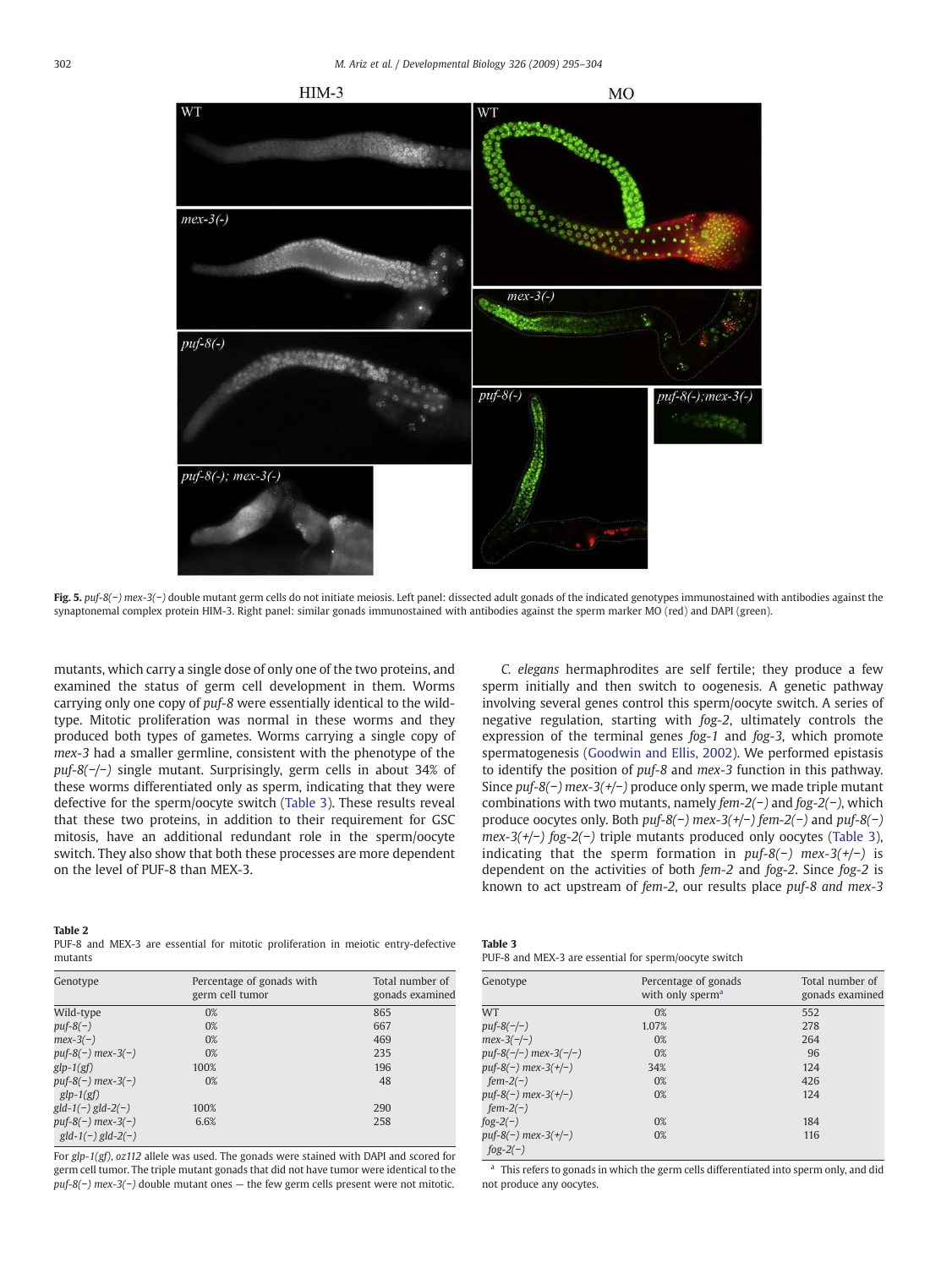ahead of *fog-2* in the hermaphrodite germline sex determination pathway.

#### Discussion

Earlier studies on germline stem cell (GSC) maintenance have unearthed mechanisms that suppress premature differentiation. In this study, we provide evidence for the existence of mechanism(s) that promote GSC mitosis. Our results reveal that PUF-8 and MEX-3 function redundantly to promote mitosis in germline stem cells (GSCs). Compared to the wild-type and the single mutants, the *puf-8(*−*) mex-3 (*−*)* double mutant gonads contain greatly reduced number of germ cells. Similar to normal GSCs, the double mutant germ cells possess perinuclear P granules and lack both meiotic and sperm markers. Importantly, they are able to differentiate into sperm, if GLP-1, which mediates meiotic suppression in GSCs, is removed. These observations clearly show that these cells are indeed germ cells and that PUF-8 and MEX-3 are not required to maintain germ cell identity or to suppress meiosis. However, the double mutant germ cells show several mitotic defects. Their chromosomes lack REC-8, which is normally present in proliferative germ cells. In addition, as revealed by immunostaining with the phospho-histone H3 antibody, the double mutant gonads do not contain any cell in mitotic metaphase. These observations strongly suggest a role for PUF-8 and MEX-3 in the mitotic competence of GSCs. Thus, these two proteins are not required to suppress differentiation, but are essential for proliferation.

Both *puf-8* and *mex-3* are expressed in the mitotic region and encode RNA-binding proteins [[Fig. 1](#page-3-0) and [\(Ciosk et al., 2004](#page-9-0))]. These features are consistent with the genetic evidence that these proteins function redundantly. MEX-3 is a KH domain protein and is known to suppress the translation of at least two target mRNAs ([Mootz et al.,](#page-9-0) [2004; Jadhav et al., 2008\)](#page-9-0). Although no specific targets have been reported, we think PUF-8, being a member of the PUF family of translational regulators, may also function as a translational regulator. Thus, the functional redundancy between these two proteins may arise from their ability to control the translation of common target mRNAs. Since *puf-8(*−*) mex-3(*−*)* double mutant germ cells show several mitotic defects, germline-specific cell cycle regulators constitute a potential group of common targets for PUF-8 and MEX-3. Germline-specific members are known for at least a few cell cycle regulators. One among them, *cdc25.1*, encodes the *C. elegans* homolog of CDC25 phosphatase, which activates cyclin-dependent kinase (CDK) [\(Ashcroft and Golden, 2002\)](#page-9-0). Disruption of *cdc25.1* by RNAi severely reduces germ cell proliferation. One possibility is that PUF-8 and MEX-3 promote *cdc25.1* translation in GSCs. Alternatively, they may suppress the translation of WEE1 kinase, which counteracts CDC25 activity. Significantly, *wee1.3* mRNA, which encodes WEE1 kinase, although present in the germline, appears to be not translated in the mitotic region of the adult gonad ([Lamitina and L'Hernault,](#page-9-0) [2002](#page-9-0)). Other potential candidates whose translation may be suppressed by PUF-8 and MEX-3 include *cdk-1 (ncc-1)* and the CDK inhibitory protein CKI-1 ([Hong et al., 1998; Boxem et al., 1999\)](#page-9-0).

The RNA-binding motifs of PUF-8 and MEX-3 are very different: PUF-8 contains eight repeats of the 37-amino acid PUF motif, MEX-3 contains KH domain. How two proteins with different motifs bind to the same mRNAs? One straight forward explanation is that these common mRNA targets contain the binding sequences of both these motifs. Or, these proteins may not be highly selective for the target RNA sequence and bind to a wide range of mRNAs. Like the *Drosophila* PUF protein Pumilio, which depends on Nanos for the translational control of *hunchback* mRNA ([Sonoda and Wharton, 1999\)](#page-9-0), these two proteins may require a third protein to achieve target specificity. This would require these two proteins to interact with a common third protein; however, they do not share any obvious protein-binding motif. A third model is that two completely independent pathways – one acting via PUF-8, and the other via MEX-3 – control the translation of common targets. Identification of target mRNAs and mechanistic dissection of how the two proteins achieve the translation control of those targets are critical to establish how PUF-8 and MEX-3 function to promote GSC mitosis.

Both PUF-8 and MEX-3 are present on P granules [\(Draper et al.,](#page-9-0) [1996](#page-9-0)). In addition to their requirement for GSC proliferation, both these proteins are involved in a few other critical stages of germ cell development: these proteins function in sperm/oocyte switch [\(Bachorik and Kimble, 2005\)](#page-9-0); PUF-8 is essential for meiotic progression of primary spermatocytes ([Subramaniam and Seydoux, 2003\)](#page-9-0); and MEX-3 functions to reinforce the suppression of transdifferentiation mediated by GLD-1 ([Ciosk et al., 2006](#page-9-0)). It is possible that these two proteins regulate the translation of different P granule mRNAs at different stages of germ cell development — some independently, some redundantly and some others redundantly with other RNAbinding proteins located on P granules.

In *C. elegans*, there are two distinct groups of PUF proteins: PUF-8 and PUF-9, which are more closely related to each other and to the PUF family members of other species than to the other *C. elegans* PUF proteins, form one group. All other PUF proteins of *C. elegans* form the second group ([Wickens et al., 2002](#page-9-0)). Members of both groups contribute to GSC maintenance. FBF-1 and FBF-2, two nearly identical members of the second group, prevent premature meiotic entry by suppressing the translation of *gld-1* [\(Crittenden et al., 2002](#page-9-0)). Our results show that PUF-8 directly promotes mitosis. Thus PUF proteins play a major role in GSC maintenance by contributing to both promotion of mitosis and suppression of differentiation. It will be interesting to see whether both these functions, or which one of these two functions, are performed by the PUF proteins in other organisms. Examples for both functions have been observed: PufA protein of *Dictyostelium* seems to promote mitosis, for *pufA* mutants arrest cell cycle and overexpress developmentally important proteins ([Souza et](#page-9-0) [al., 1999](#page-9-0)). The only PUF protein present in *Drosophila*, Pumilio, seems to be essential for prevention of differentiation [\(Forbes and Lehmann,](#page-9-0) [1998](#page-9-0)). In wild-type *Drosophila*, at every mitotic division, one daughter cell replenishes GSC while the other enters differentiation. In *pum* mutant flies, GSCs are lost presumably due to differentiation of both the daughter cells. However, it is possible that Pumilio does both functions: suppression of differentiation could be epistatic over its potential role in mitosis, and therefore, the mitotic defect is not observed in *pum* mutant flies.

We find that PUF-8 and MEX-3 function redundantly in sperm/ oocyte switch, and their requirement is genetically upstream of the known genes of the sex determination pathway. Intriguingly, PUF-8 functions redundantly with FBF-1 as well in sperm/oocyte switch, which again has been shown to be upstream of the other known genes of the sex determination pathway [\(Bachorik and Kimble, 2005](#page-9-0)). How do these genes influence germ cell sex? Is there any link between these two redundancies? In *C. elegans* hermaphrodite, the ratio of TRA-2 to FEM-3 activities determines sexual fate of germ cells — high TRA-2 leads to oogenesis and high FEM-3 commits to spermatogenesis [\(Goodwin and Ellis, 2002\)](#page-9-0). However, it is not clear how this ratio is changed so as to produce a few sperm initially during hermaphrodite development and switch later to oogenesis. PUF-8 has been proposed to suppress the levels of FOG-2 [\(Bachorik and Kimble, 2005\)](#page-9-0), and FBF-1 has been shown to suppress *gld-1* translation ([Crittenden et al.,](#page-9-0) [2002\)](#page-9-0), both of which control TRA-2 levels. However, it is not clear how MEX-3 participates in this process. One common feature of *puf-8(*−*/*−*) fbf-1(*−*/*−*)* and *puf-8(*−*/*−*) mex-3(*−*/+)* double mutants is the reduction in the size of the mitotic region. Further, in a synthetic screen for mutants that display germline phenotype in *puf-8(*−*/*−*)* background, we have recently isolated several mutations that are defective for both sperm/oocyte switch and normal level of proliferation (M. Ariz, K. Pushpa and K. Subramaniam, unpublished observations). Taken together, these observations indicate a link between the size of the mitotic region and the sperm/oocyte switch, and support the earlier